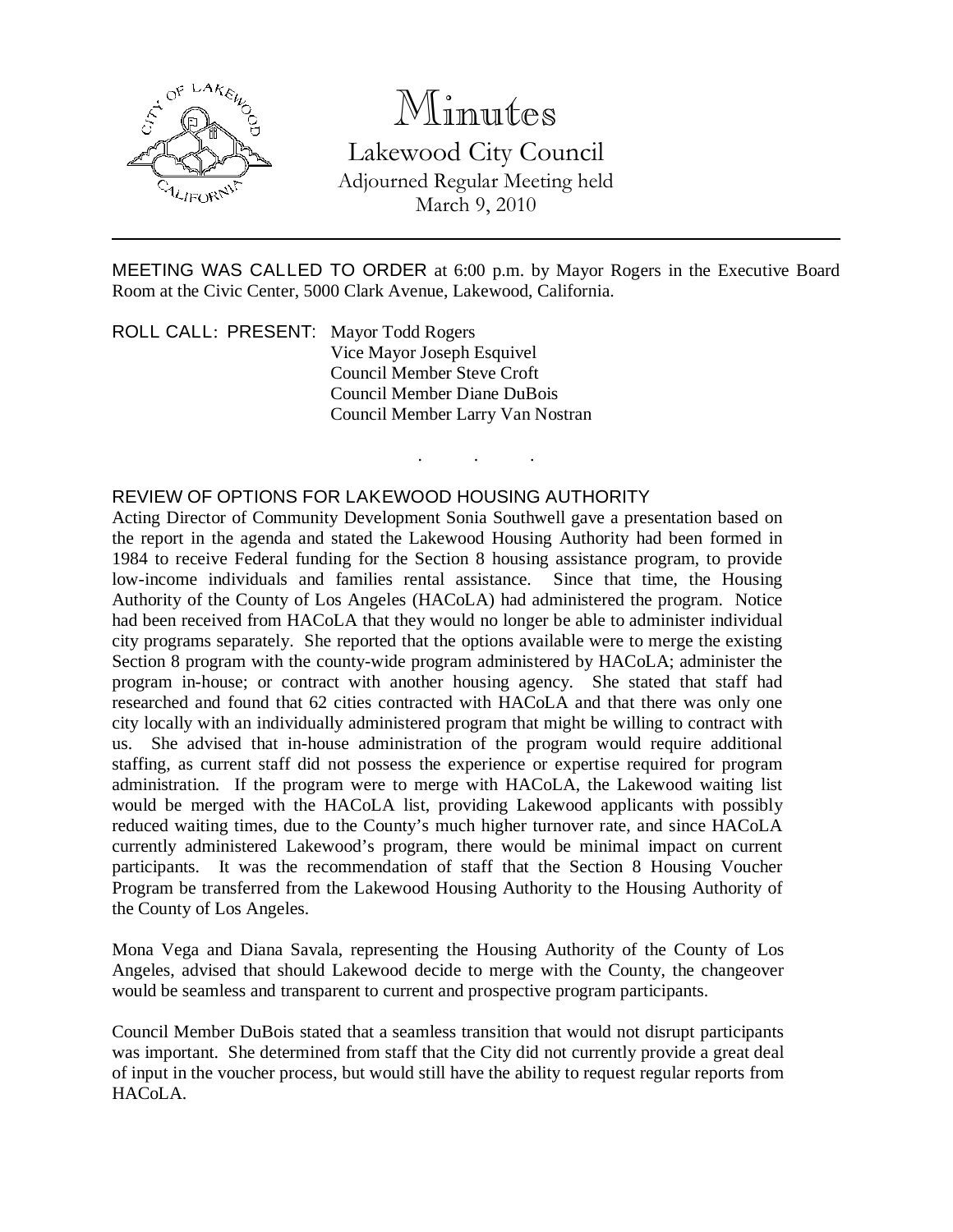City Council Minutes March 9, 2010 Page 2

REVIEW OF OPTIONS FOR LAKEWOOD HOUSING AUTHORITY - Continued Ms. Vega clarified for Council Member Croft that customized reporting could be prepared by geographic location at the City's request and that there were many duplications between the Lakewood waiting list and the County waiting list, as some participants requested to be placed on all lists.

In response to a question from Vice Mayor Esquivel, Ms. Southwell stated that in-house administration of the program would required additional staff to provide clerical, accounting and inspection services.

Mayor Rogers inquired about alternatives if there were HACoLA policies that the City was not in agreement with. Ms. Vega stated that although all policy changes were subject to public hearing prior to adoption and the City could submit comments, there were not many other options for input.

City Attorney Steve Skolnik advised that even though some official action would be required to restructure the current Lakewood Housing Authority, action to re-form could be taken if the City were ever to be unhappy enough with the County's performance.

Responding to a question from Council Member Van Nostran, Mr. Skolnik stated that the dissolution of the Lakewood Housing Authority as an entity would end any liability on the part of the City.

City Manager Howard Chambers stated that there had been compelling reasons to establish the Housing Authority back in 1985, but that those reasons no longer appeared to be valid.

COUNCIL MEMBER VAN NOSTRAN MOVED AND COUNCIL MEMBER DUBOIS SECONDED TO TRANSFER THE SECTION 8 HOUSING VOUCHER PROGRAM TO THE HOUSING AUTHORITY OF THE COUNTY OF LOS ANGELES. UPON ROLL CALL VOTE, THE MOTION WAS APPROVED:

AYES: COUNCIL MEMBERS: Van Nostran, DuBois, Croft, and Esquivel NAYS: COUNCIL MEMBERS: Rogers

Council Member DuBois inquired if there would be an opportunity for Lakewood's Tenant Commissioners to serve at the County level. Ms. Savala stated that the County's Tenant Commissioners were selected and screened by a panel and that Lakewood's Commissioners would be welcome to submit an application.

. . .

#### COST OF SERVICES STUDY

Administrative Services Director Diane Perkin displayed slides and made a presentation based on the memo in the agenda. She stated a cost of services study had been conducted by Revenue & Cost Specialists to find out the full, true cost to provide personal choice services for which fees were collected. She advised that personal choice services were defined as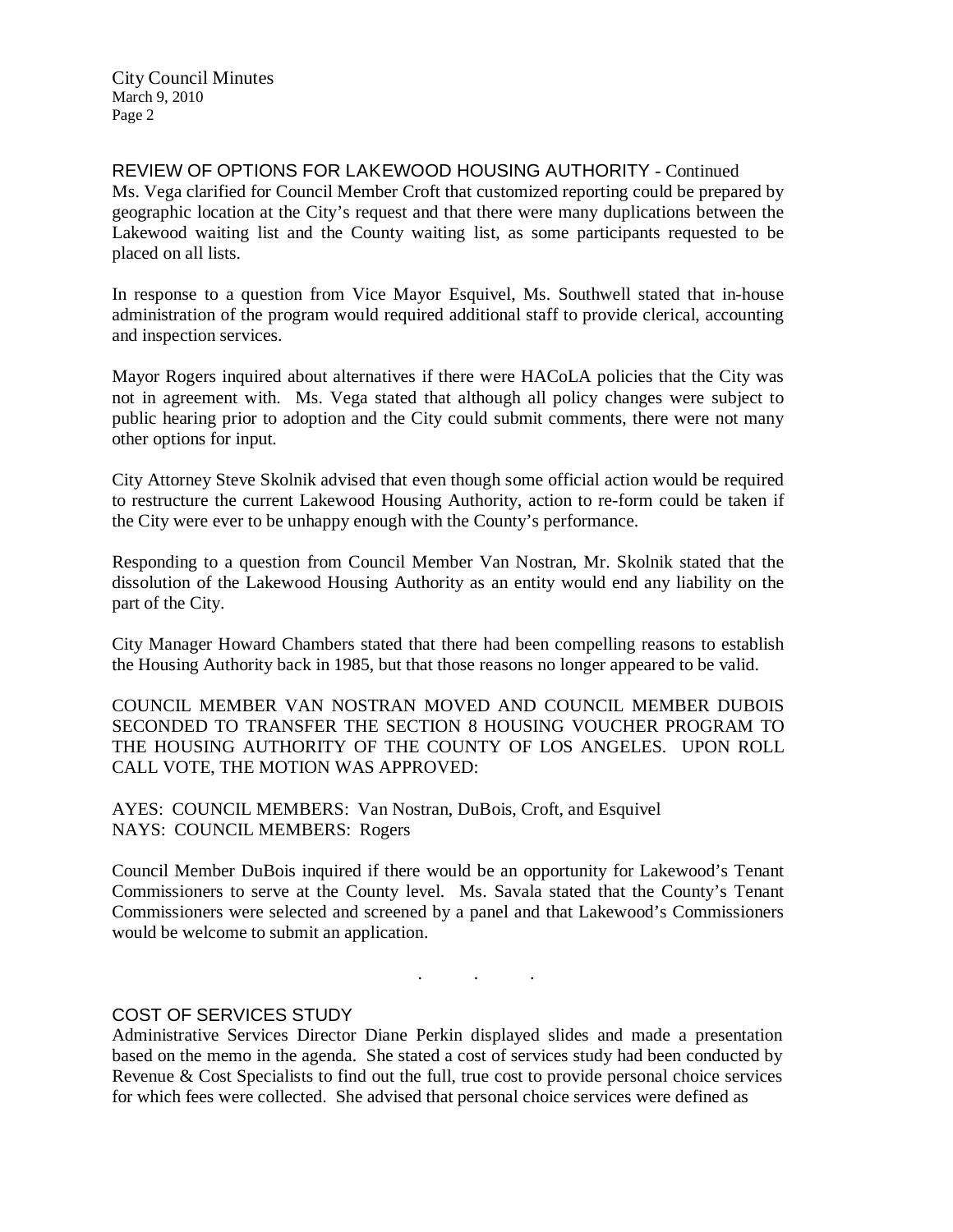City Council Minutes March 9, 2010 Page 3

# COST OF SERVICES STUDY - Continued

those services that while available to all residents, were to the benefit of specific individuals, such as building permits or recreation classes. Cost of services studies provided a standard method for ensuring that rates and fees were defensible and determining the actual cost of services would also assist in the budgetary process.

Responding to a question from Council Member Van Nostran, Ms. Perkin stated that the City's fleet management system captured all vehicle-related costs, including depreciation and replacement costs.

The Director of Administrative Services continued by reporting that the majority of fees proposed for adjustment were for Community Development services, such as the City's fee structure for building permits which was currently an average of 20 percent below the fees set by the County of Los Angeles and well below those fees in surrounding communities.

The Acting Director of Community Development stated that since many of the fees were based on the valuation for the project, the proposed increases were minor.

In response to a question from Council Member Croft, Ms. Perkin stated that although there were fee increases proposed for certain water services, this study did not address water rates.

The City Manager advised that consideration of the proposed fees changes would be part of the budget process and would be presented to the City Council at a budget study session tentatively set for April 27th.

Council Member Van Nostran stated that he would like to see comparison data from other cities on development and building permit fees. He expressed concern that fees not be set so high that development was discouraged. Ms. Perkin responded by stating that while the purpose of the study was to reveal the true cost, it was at the discretion of the City Council to establish fees at a level appropriate to the community.

Mayor Rogers stated that timing would be a critical issue in this matter and that an incremental implementation should be considered. He also expressed concern about having a chilling effect on development in the City or to be nickel and diming our residents at a time when many were struggling.

Council Member Croft stated that he shared the concern for the impact on residents.

Council Member DuBois stated that any new fees should be implemented with a phased-in approach.

. . .